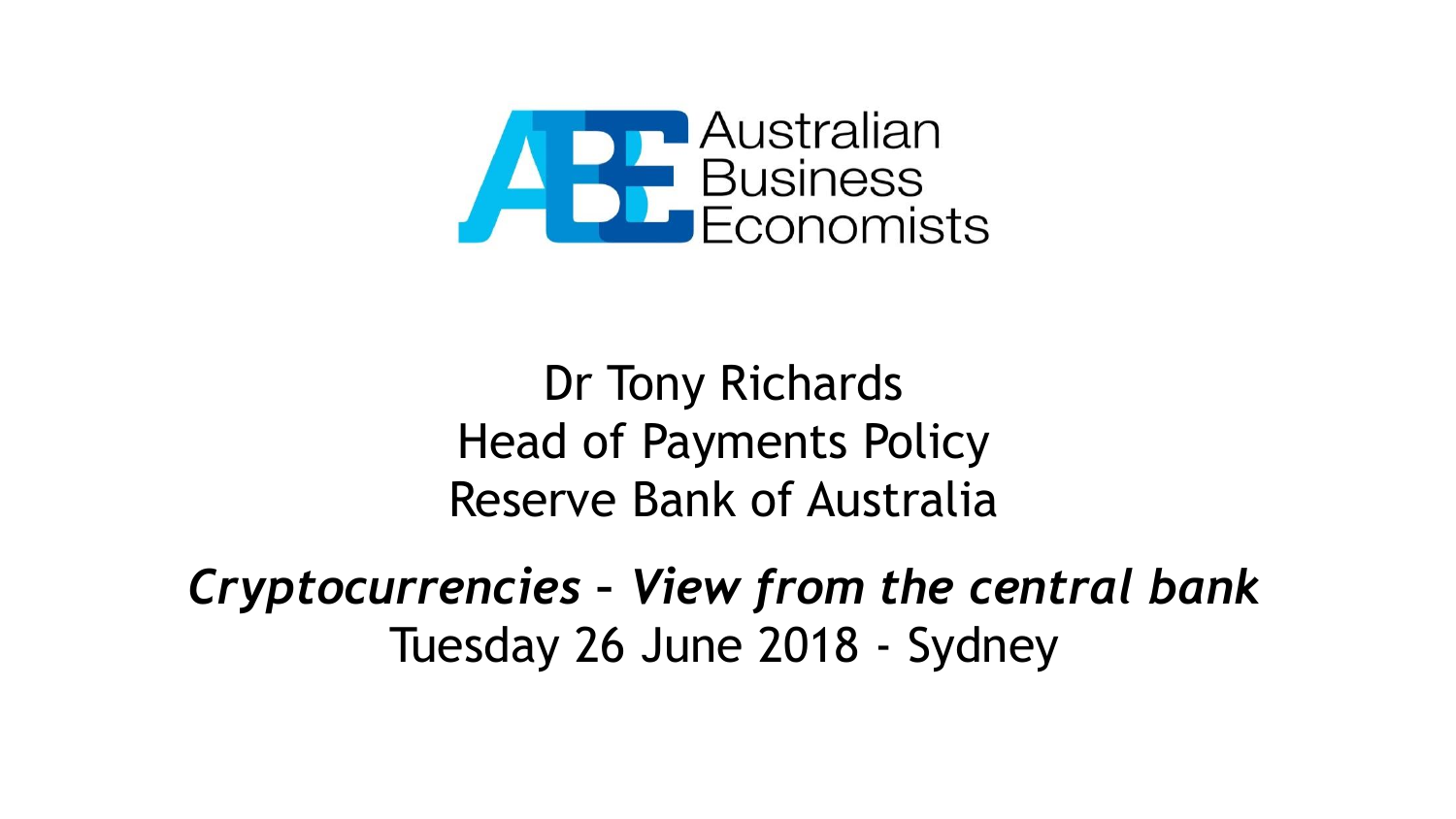

# Remarks on Cryptocurrencies and Distributed Ledger Technology

Tony Richards, Head of Payments Policy, Reserve Bank of Australia

Talk to the Australian Business Economists The Gallery, State Library of NSW – 26 June 2018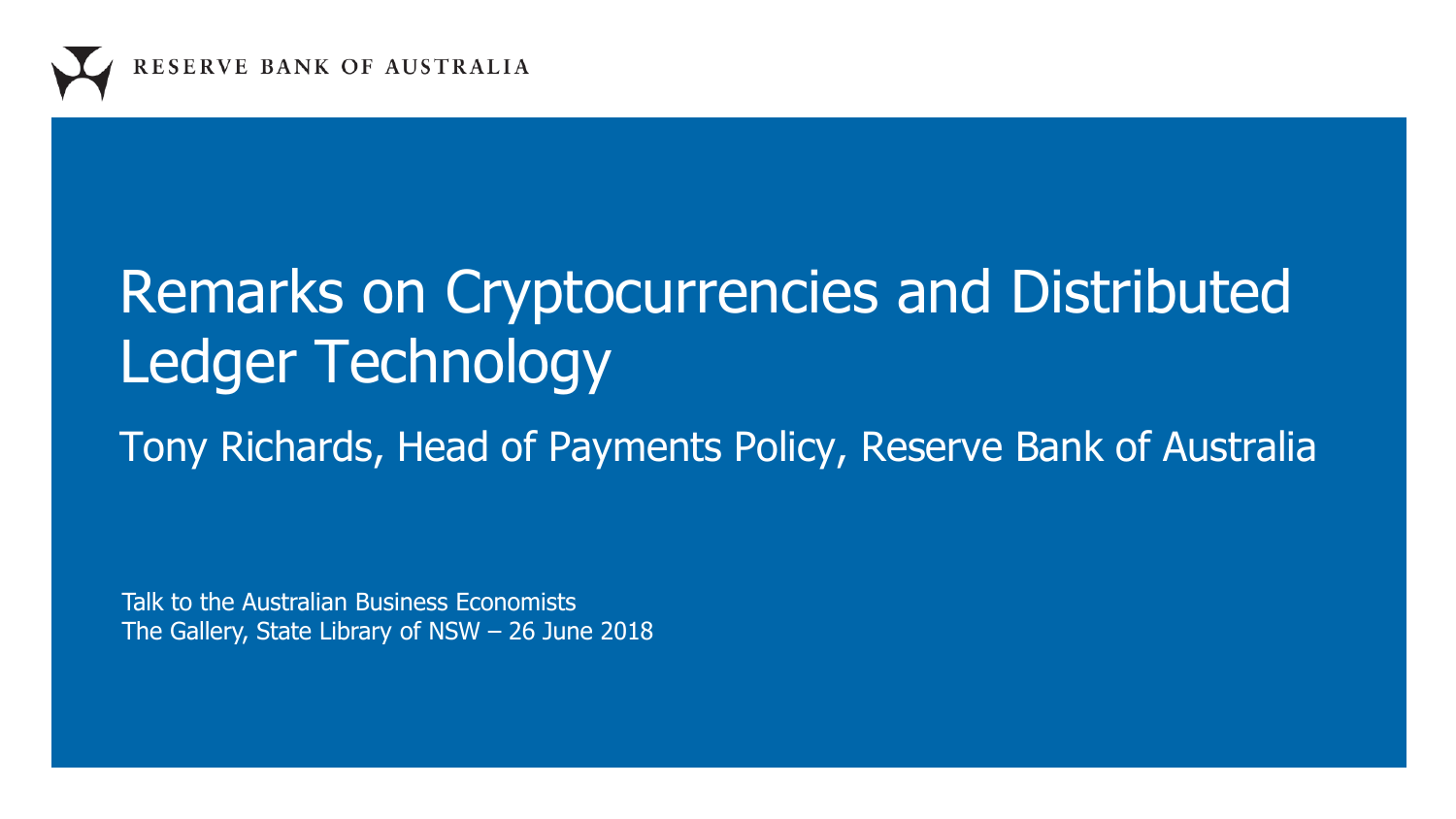## **Projected Bitcoin Supply**

Bitcoin units

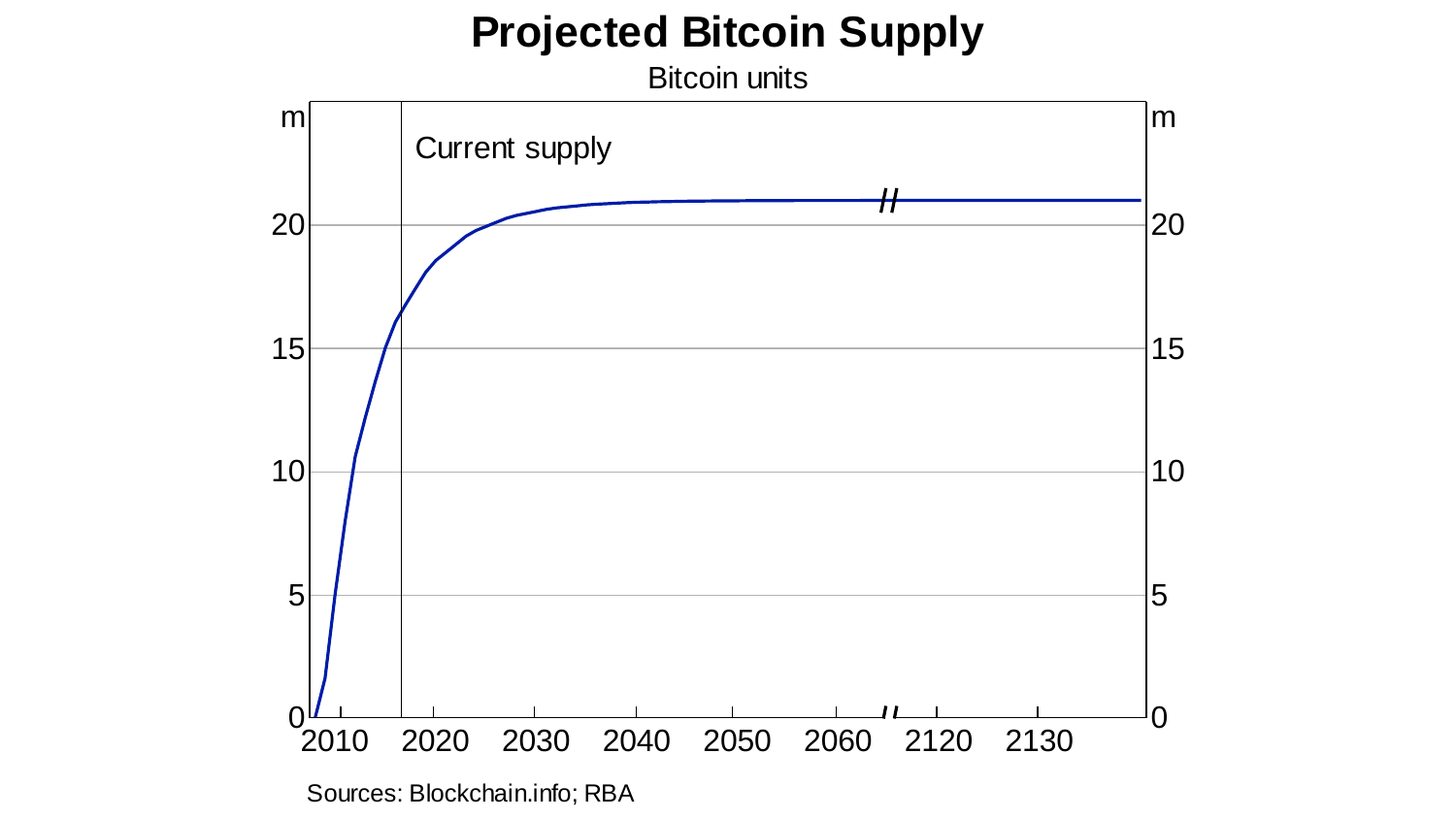## **Bitcoin Price**



Source: Coinmarketcap.com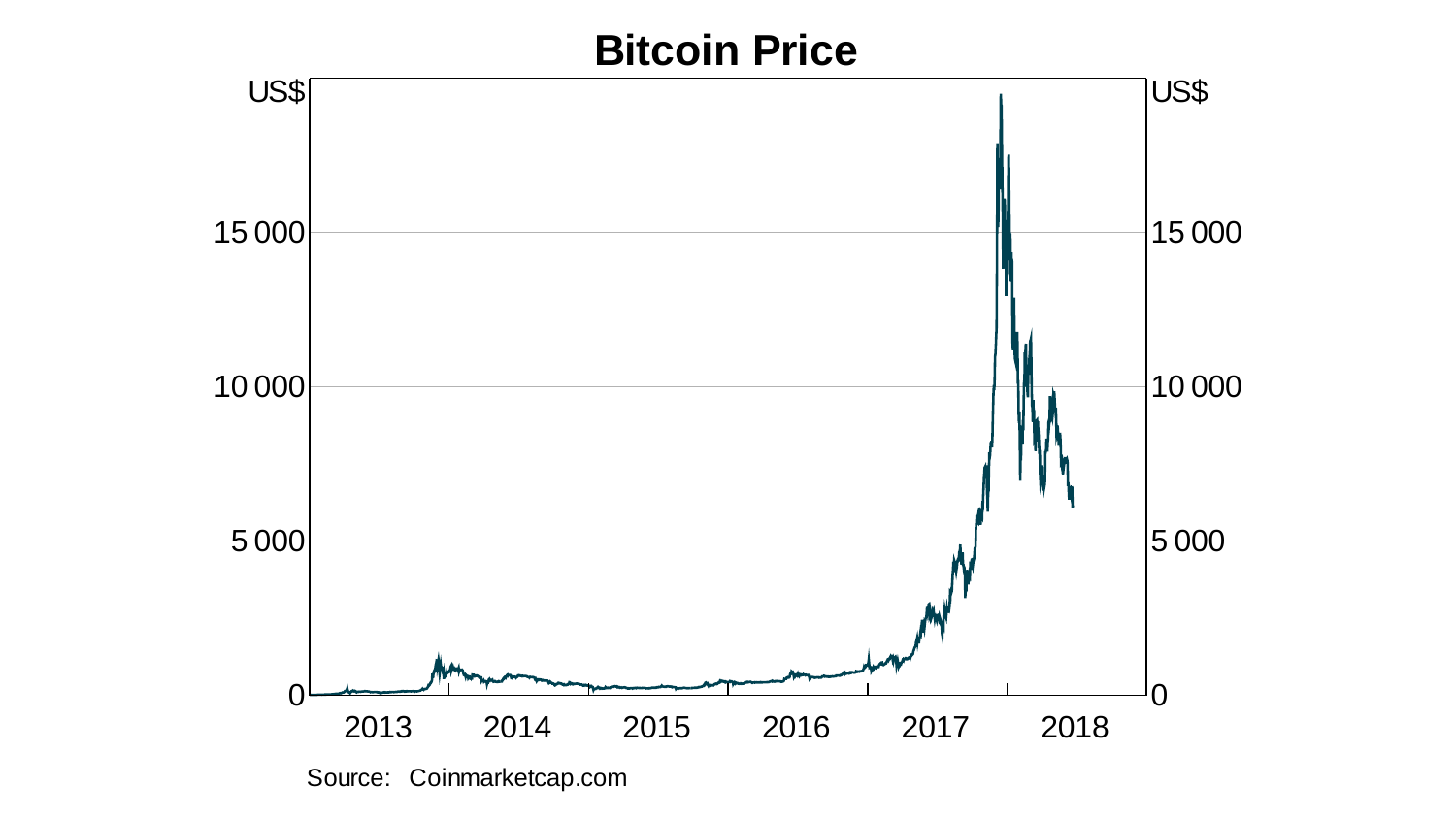#### **Cryptocurrency Prices**



Source: Coinmarketcap.com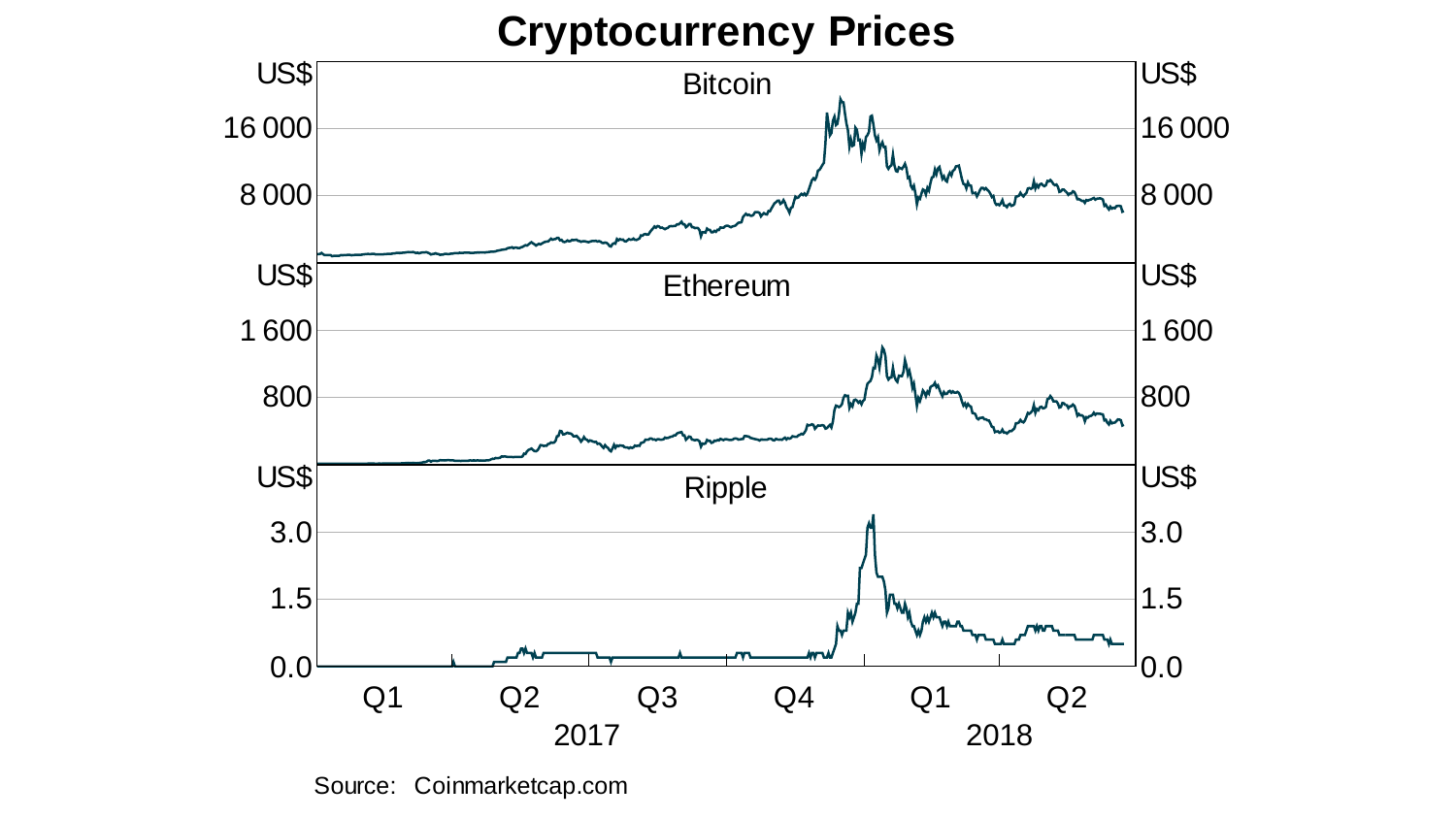#### **Cryptocurrency Market Capitalisation**



Source: Coinmarketcap.com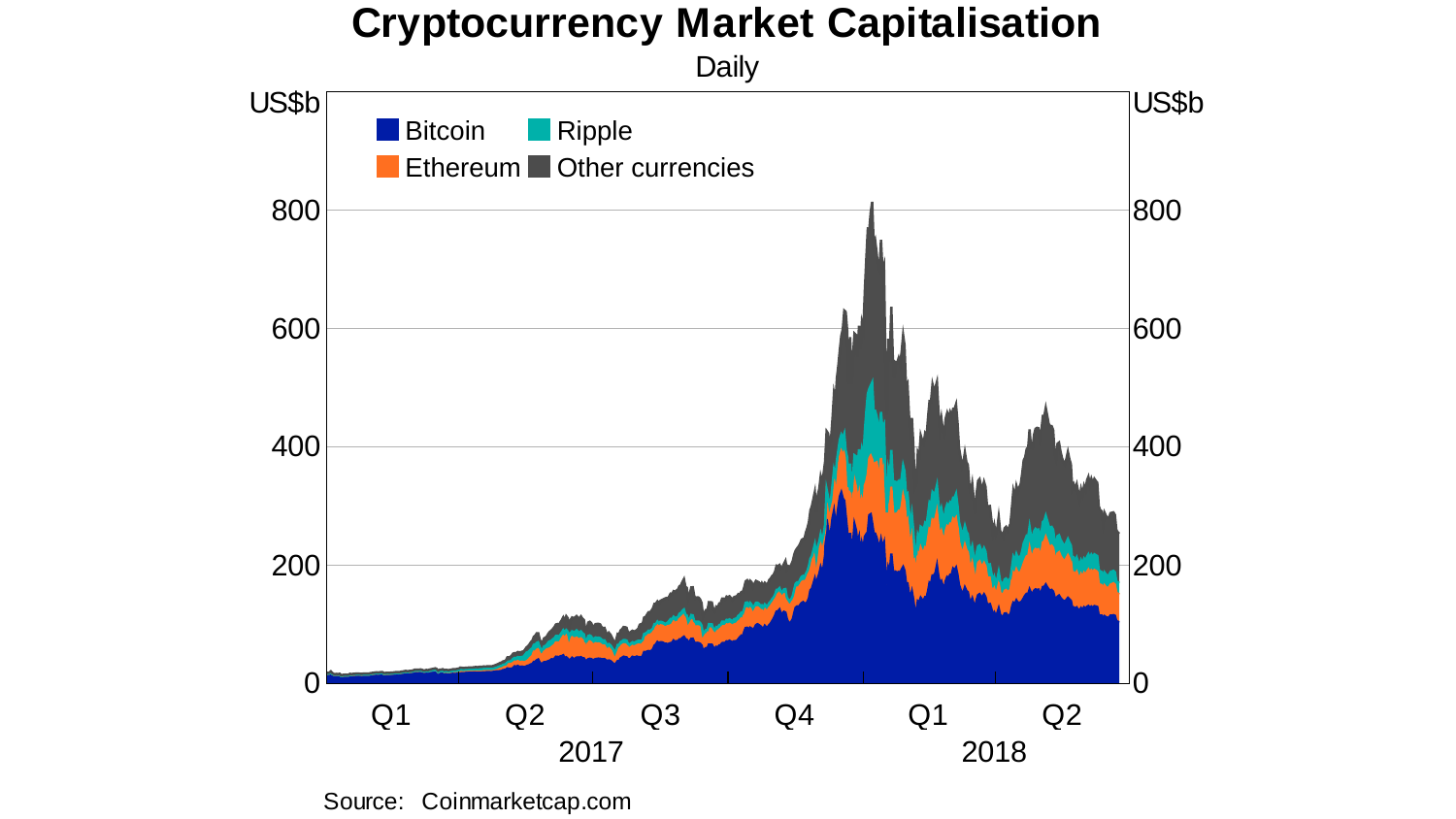

Source: Blockchain.info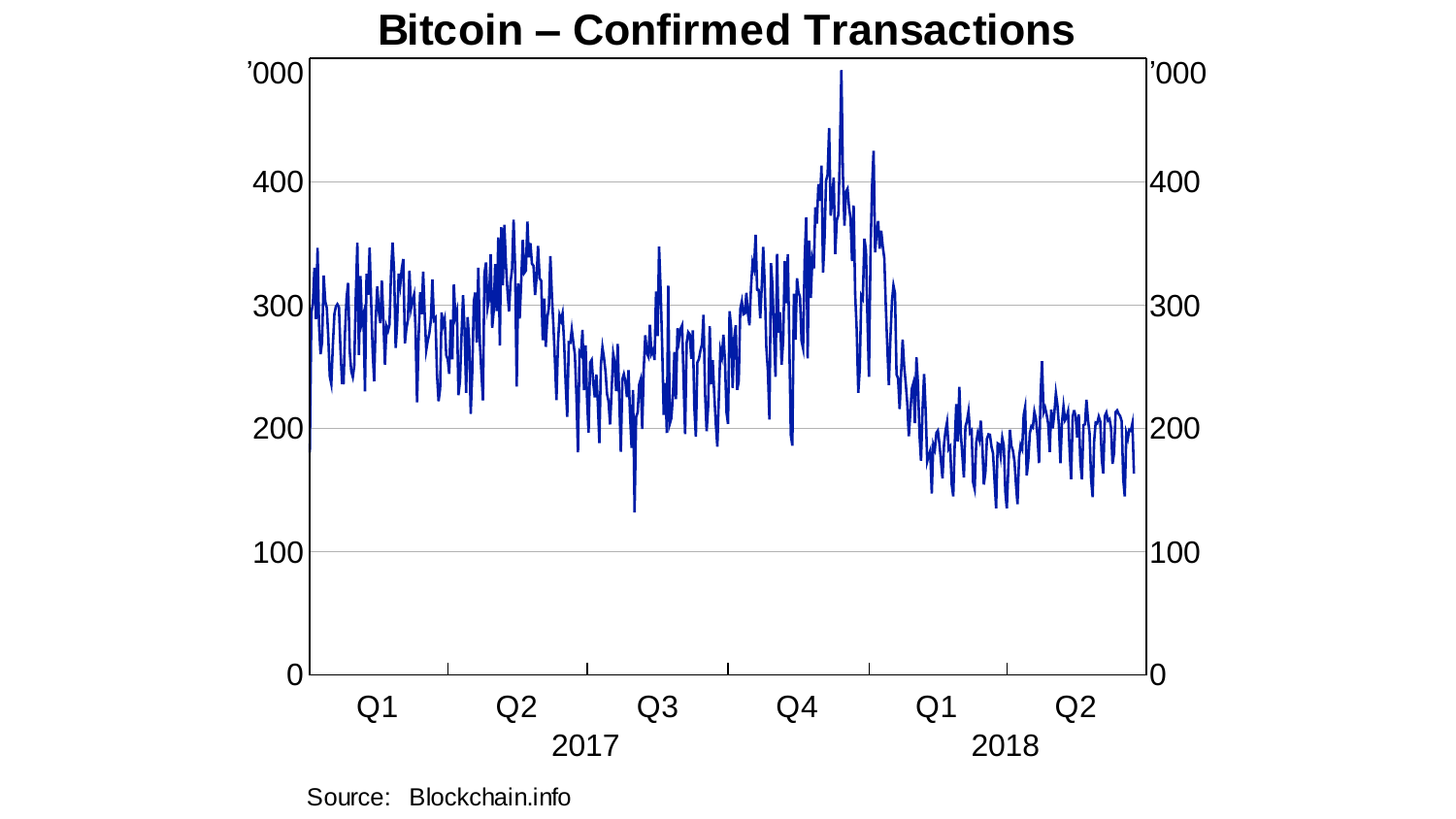

**Bitcoin – Unconfirmed Transactions**

Source: Blockchain.info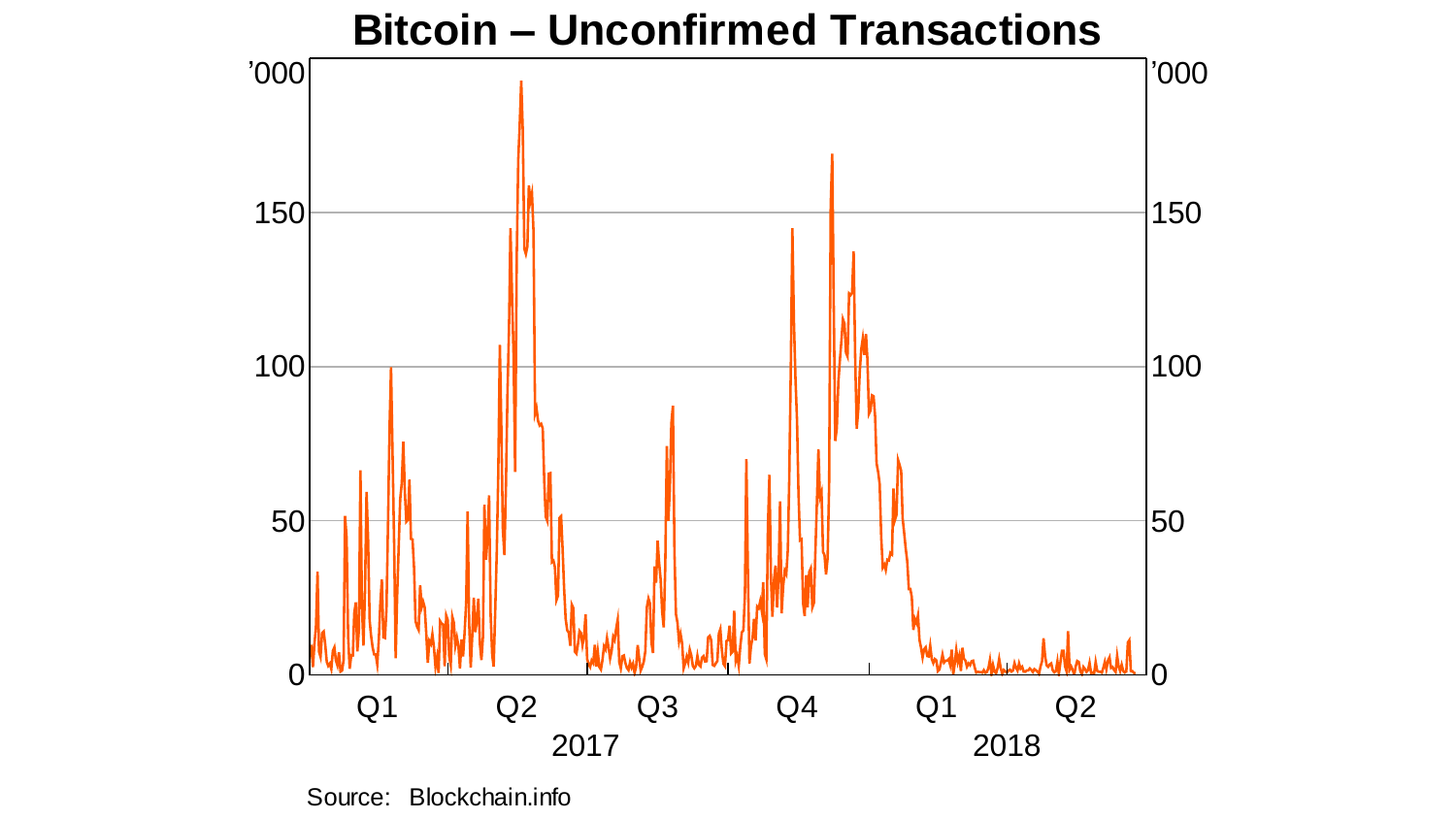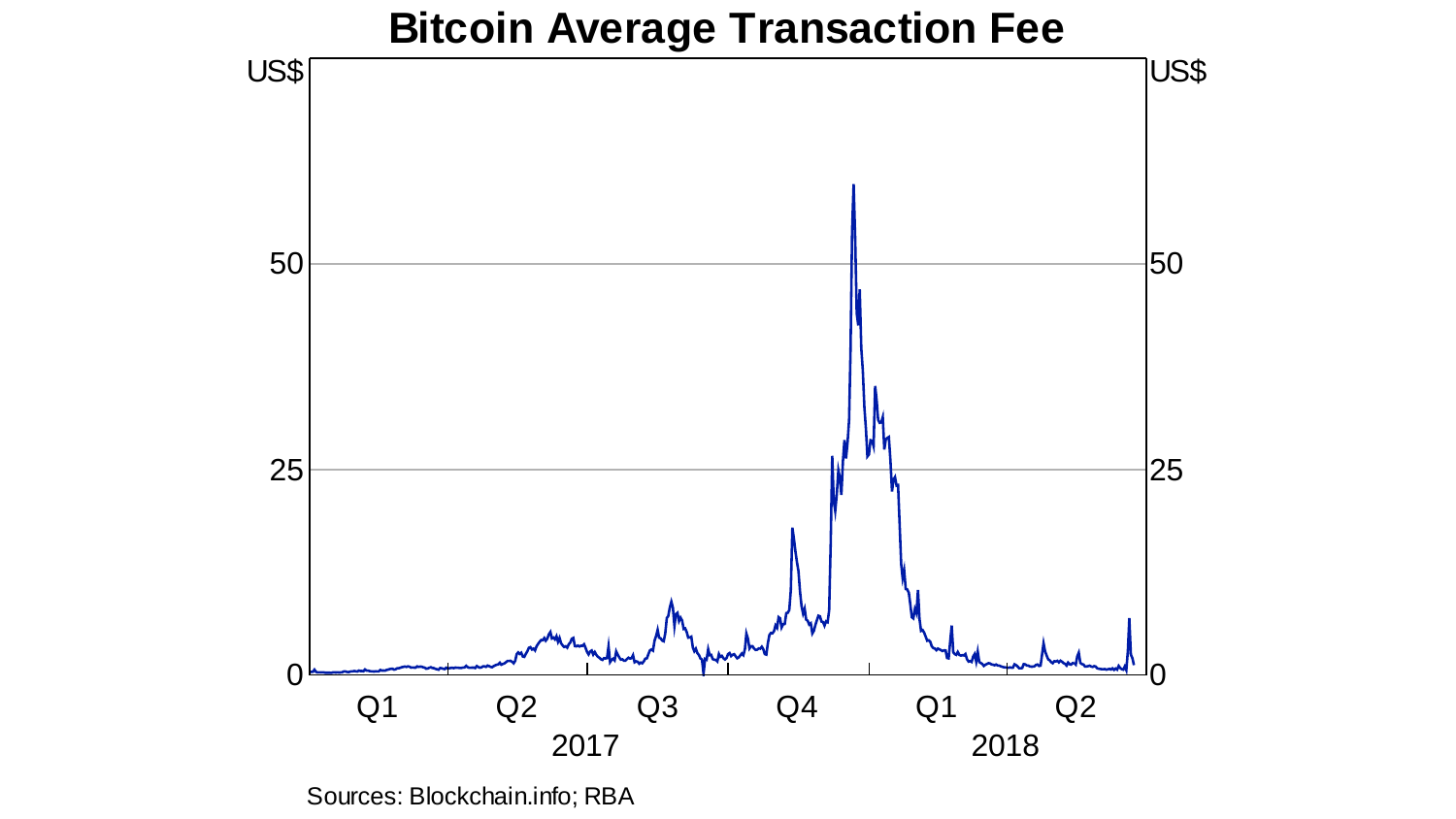### J F M A M J J A S O N D J F M A M J 2017 2018 -20 -10  $\Omega$ 10 20 % -20  $-10$ 0 10 20 % **Daily Price Change** BTC/USD AUD/USD

Sources: CoinMarketCap.com; RBA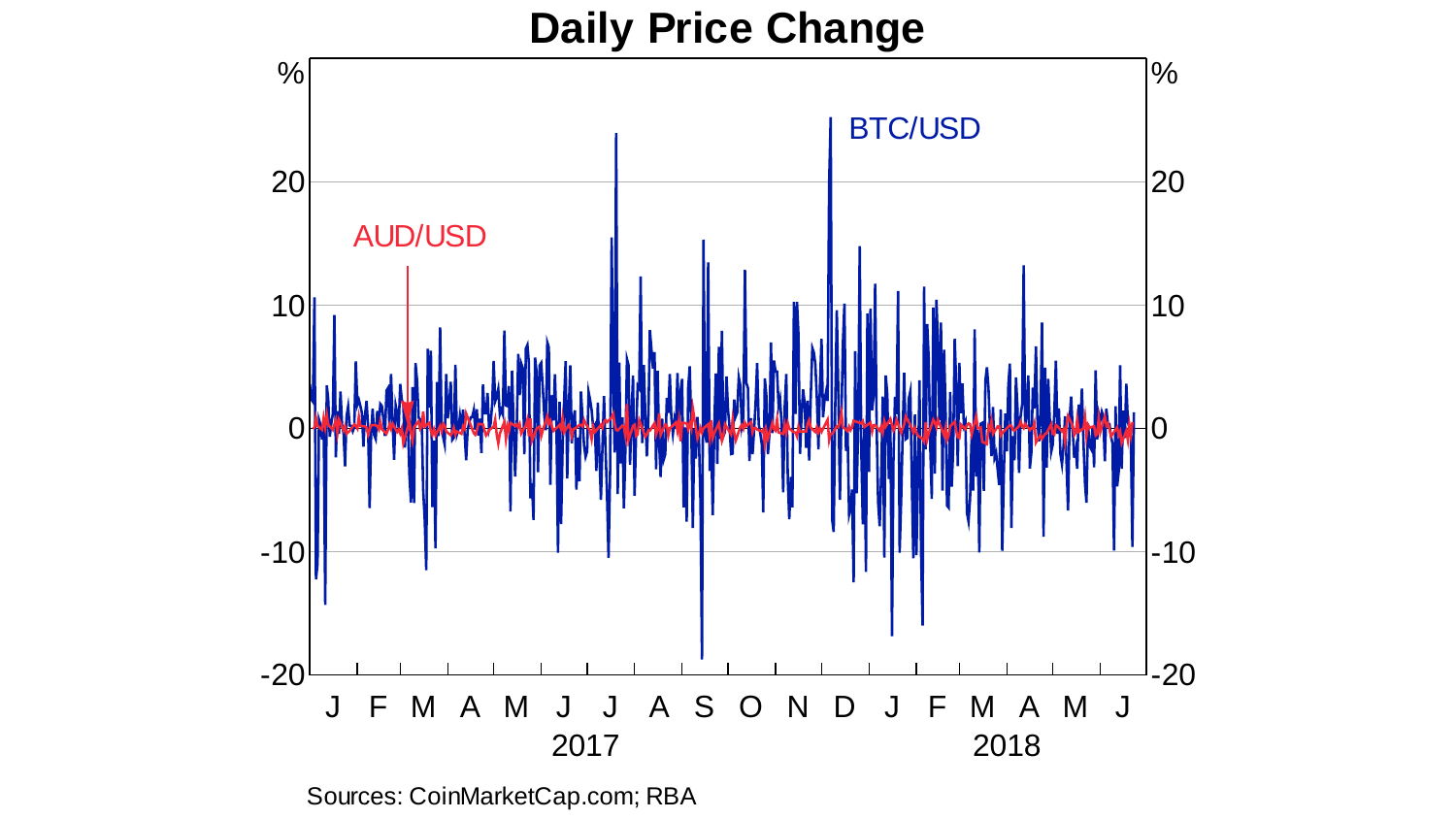#### **Transactions per Capita**

Rolling annual sum

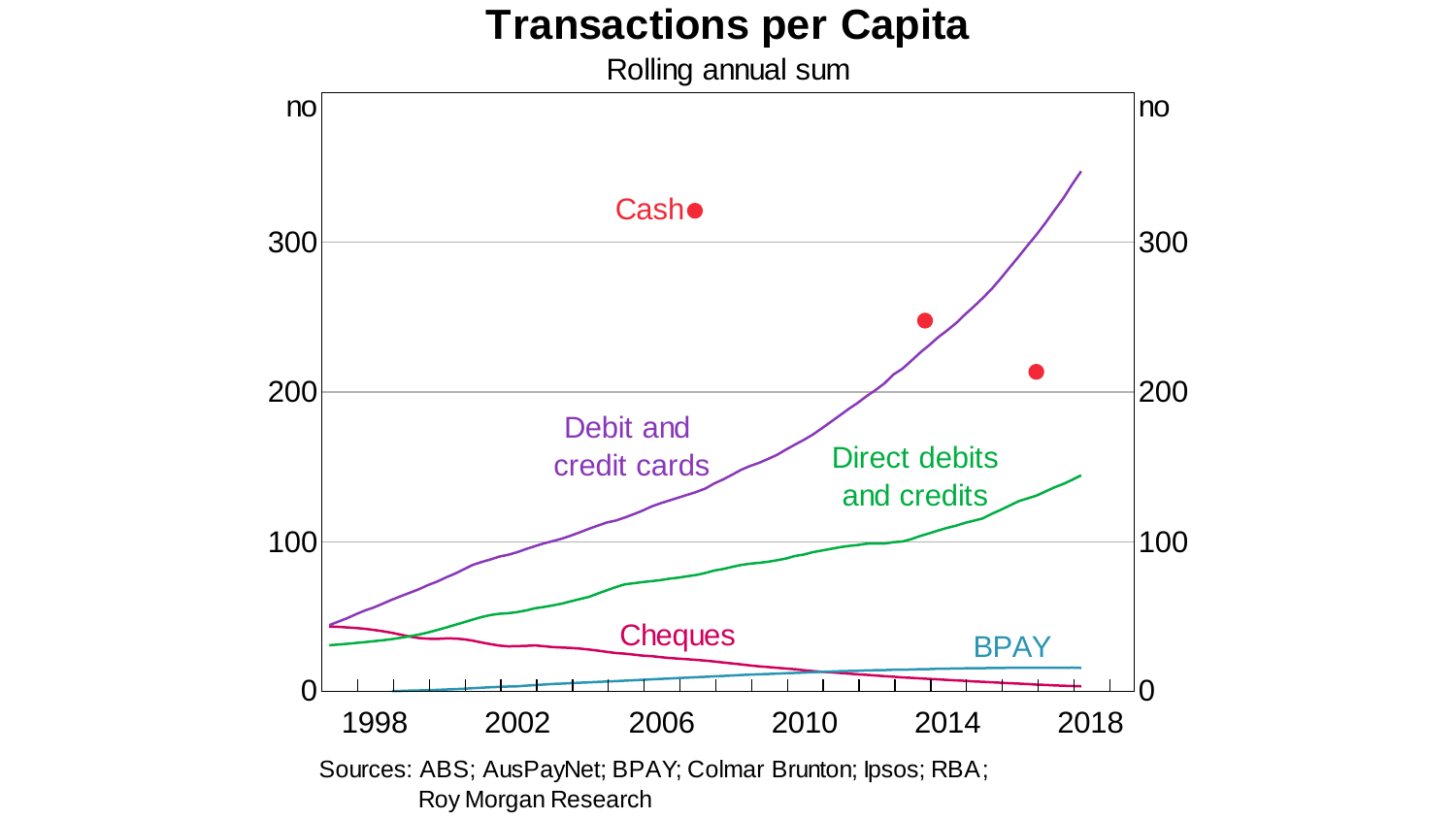## ASIC's MoneySmart Website

'If you decide to trade or use virtual currencies you are taking on a lot of risk with no recourse if things go wrong.'